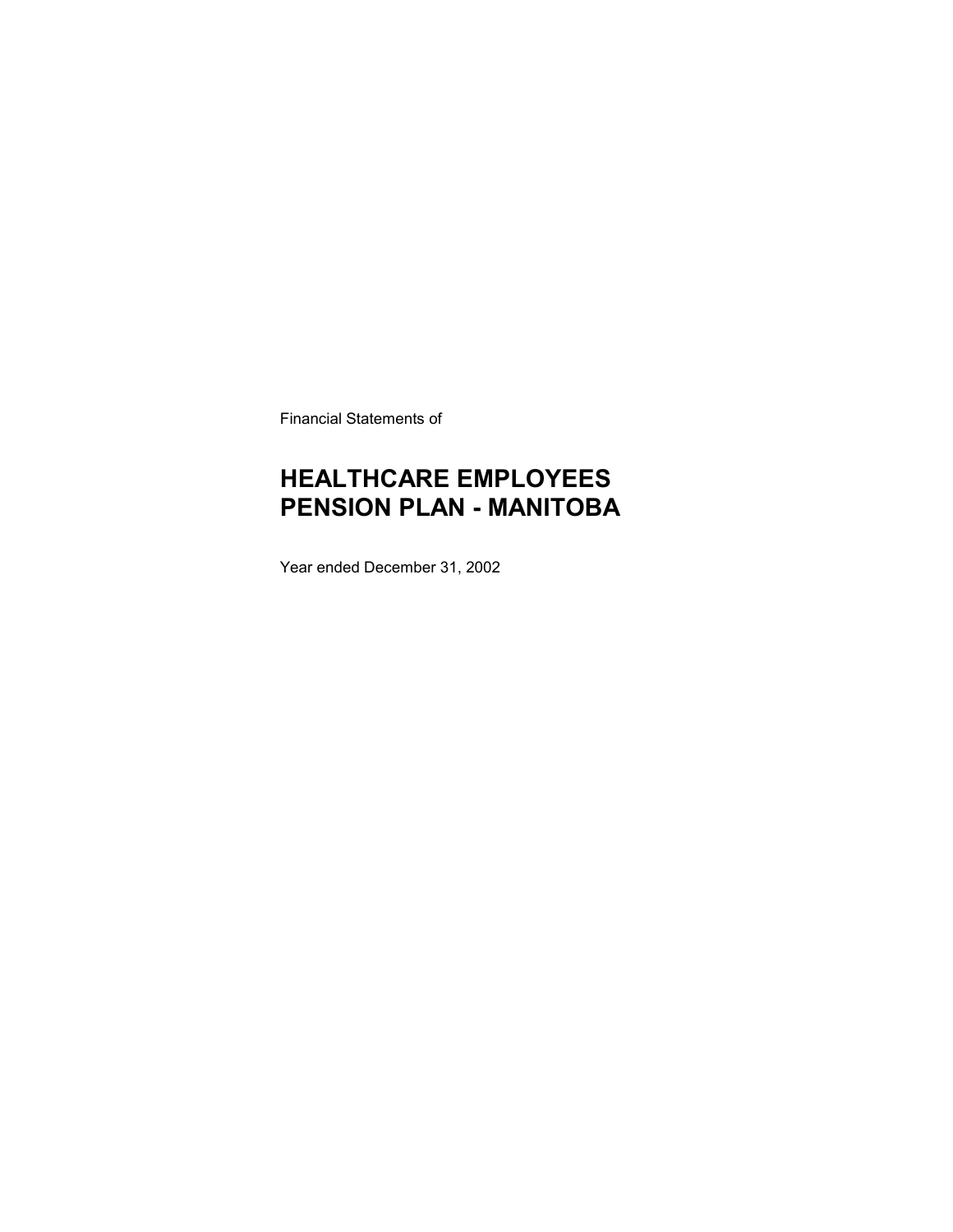

KPMG LLP Chartered Accountants Suite 2000 – One Lombard Place<br>
Winnipeg MB R3B 0X3<br>
Telefax (204) 957-0808 Winnipeg MB R3B 0X3 Canada www.kpmg.ca

### **AUDITORS' REPORT**

To the Board of Trustees of the Healthcare Employees Pension Plan - Manitoba

We have audited the statement of net assets of the Healthcare Employees Pension Plan - Manitoba as at December 31, 2002 and the statement of changes in net assets for the year then ended. These financial statements are the responsibility of the Plan's management. Our responsibility is to express an opinion on these financial statements based on our audit.

We conducted our audit in accordance with Canadian generally accepted auditing standards. Those standards require that we plan and perform an audit to obtain reasonable assurance whether the financial statements are free of material misstatement. An audit includes examining, on a test basis, evidence supporting the amounts and disclosures in the financial statements. An audit also includes assessing the accounting principles used and significant estimates made by management, as well as evaluating the overall financial statement presentation.

In our opinion, these financial statements present fairly, in all material respects, the net assets of the Plan as at December 31, 2002 and the changes in its net assets for the year then ended in accordance with Canadian generally accepted accounting principles.

Signed "**KPMG LLP**"

Chartered Accountants

Winnipeg, Canada June 3, 2003



**EXPING LLP, a Canadian owned limited liability partnership established under the laws of Ontario,**<br>is the Canadian member firm of KPMG International, a Swiss nonoperating association<br>**is the Canadian member firm of KPMG**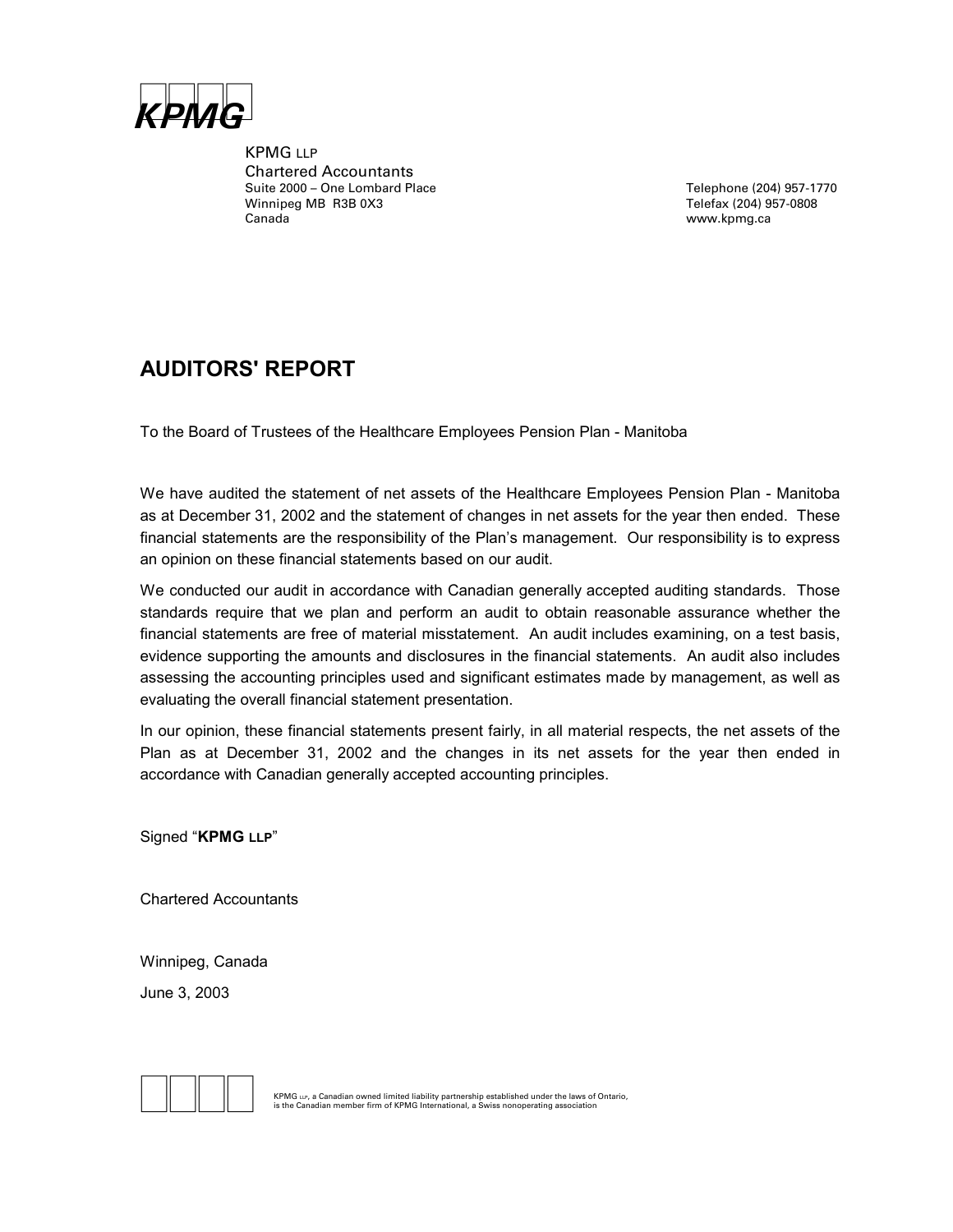Statement of Net Assets

December 31, 2002, with comparative figures for 2001

|                                                                                                                  | 2002                                                | 2001                                                 |
|------------------------------------------------------------------------------------------------------------------|-----------------------------------------------------|------------------------------------------------------|
| <b>Assets</b>                                                                                                    |                                                     |                                                      |
| Cash                                                                                                             | \$<br>28,499,139                                    | \$<br>16,365,535                                     |
| Contributions and other receivables (note 5)                                                                     | 4,541,571                                           | 5,514,274                                            |
| Due from broker                                                                                                  | 486,282                                             |                                                      |
| Investment income receivable                                                                                     | 6,775,306                                           | 7,103,404                                            |
| Investments (note 6)                                                                                             | 1,978,021,137                                       | 2,056,582,388                                        |
| Invested in capital assets (note 7)                                                                              | 548,853                                             | 487,631                                              |
|                                                                                                                  | \$2,018,872,288                                     | \$2,086,053,232                                      |
| Liabilities and Net Assets                                                                                       |                                                     |                                                      |
| Accrued benefit payments and liabilities<br>Due to brokers                                                       | \$<br>8,357,762                                     | \$<br>6,618,383<br>11,917                            |
|                                                                                                                  | 8,357,762                                           | 6,630,300                                            |
| Net assets represented by:<br><b>Pension Fund</b><br>Restricted for future capital assets<br><b>Capital Fund</b> | 2,009,936,123<br>29,550<br>548,853<br>2,010,514,526 | 2,078,739,310<br>195,991<br>487,631<br>2,079,422,932 |
|                                                                                                                  | \$2,018,872,288                                     | \$2,086,053,232                                      |

See accompanying notes to financial statements.

Approved on behalf of the Trustees:

 $\mathbb{Z}$  $\nu$ ulefiluit $\overline{\phantom{a}}$ Trustee Trustee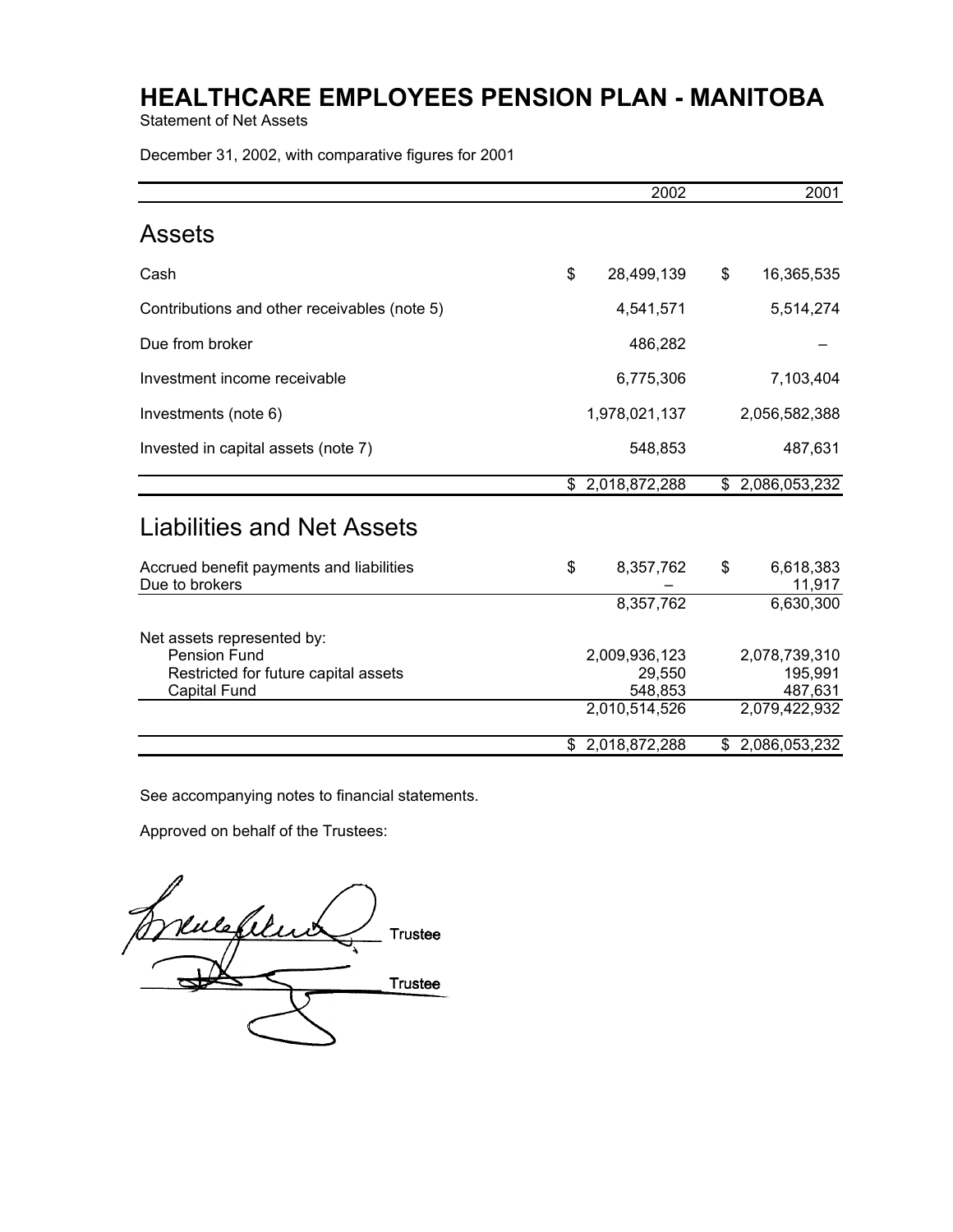Statement of Changes in Net Assets

Year ended December 31, 2002, with comparative figures for 2001

|                                      | Pension             | Capital       |                  |                  |
|--------------------------------------|---------------------|---------------|------------------|------------------|
|                                      | Fund                | Fund          | 2002             | 2001             |
|                                      |                     |               |                  |                  |
| Increase in net assets:              |                     |               |                  |                  |
| Pension fund contributions:          |                     |               |                  |                  |
| Employer                             | \$<br>48,274,603    | \$            | \$<br>48,274,603 | \$<br>43,921,967 |
| Employee                             | 48,274,603          |               | 48.274.603       | 43,921,967       |
| Reciprocal transfers and buybacks:   |                     |               |                  |                  |
| Employer                             | 916,663             |               | 916,663          | 594,786          |
| Employee                             | 916,663             |               | 916,663          | 594,786          |
| Investment income (note 8)           | 72,942,372          |               | 72,942,372       | 77,997,138       |
| Total increase in net assets         | 171,324,904         |               | 171,324,904      | 167,030,644      |
| Decrease in net assets:              |                     |               |                  |                  |
| Current period change in             |                     |               |                  |                  |
| market values of investments         | 153, 174, 811       |               | 153,174,811      | 37,898,855       |
| Pension payments                     | 63,230,628          |               | 63,230,628       | 56,852,319       |
| <b>Termination refunds</b>           | 14,571,730          |               | 14,571,730       | 18, 163, 713     |
| Investment management fees           | 5,961,966           |               | 5,961,966        | 5,404,035        |
| Administrative expenses              | 2,120,957           |               | 2,120,957        | 1,999,966        |
| Amortization of capital assets       |                     | 290,719       | 290,719          | 213,130          |
| Professional fees                    | 39,289              |               | 39,289           | 62,902           |
| <b>Custodial fees</b>                | 641,734             |               | 641,734          | 902,515          |
| <b>Actuarial fees</b>                | 201,476             |               | 201,476          | 149,543          |
| Total decrease in net assets         | 239,942,591         | 290,719       | 240,233,310      | 121,646,978      |
| Net increase (decrease) in assets    |                     |               |                  |                  |
| prior to inter-fund transfers        | (68, 617, 687)      | (290, 719)    | (68,908,406)     | 45,383,666       |
|                                      |                     |               |                  |                  |
| Inter-fund transfers (note 7)        | (351, 941)          | 351,941       |                  |                  |
| Net increase (decrease) in assets    | (68,969,628)        | 61,222        | (68,908,406)     | 45,383,666       |
| Net assets, beginning of year        | 2,078,935,301       | 487,631       | 2,079,422,932    | 2,034,039,266    |
| Net assets, end of year              | \$<br>2,009,965,673 | \$<br>548,853 | \$2,010,514,526  | \$2,079,422,932  |
|                                      |                     |               |                  |                  |
| Invested in capital assets           | \$                  | \$<br>548,853 | \$<br>548,853    | \$<br>487,631    |
| Restricted for future capital assets | 29.550              |               | 29,550           | 195,991          |
| Net pension fund assets              | 2,009,936,123       |               | 2,009,936,123    | 2,078,739,310    |
| Net assets, end of year              | \$<br>2,009,965,673 | \$<br>548,853 | \$2,010,514,526  | \$2,079,422,932  |

See accompanying notes to financial statements.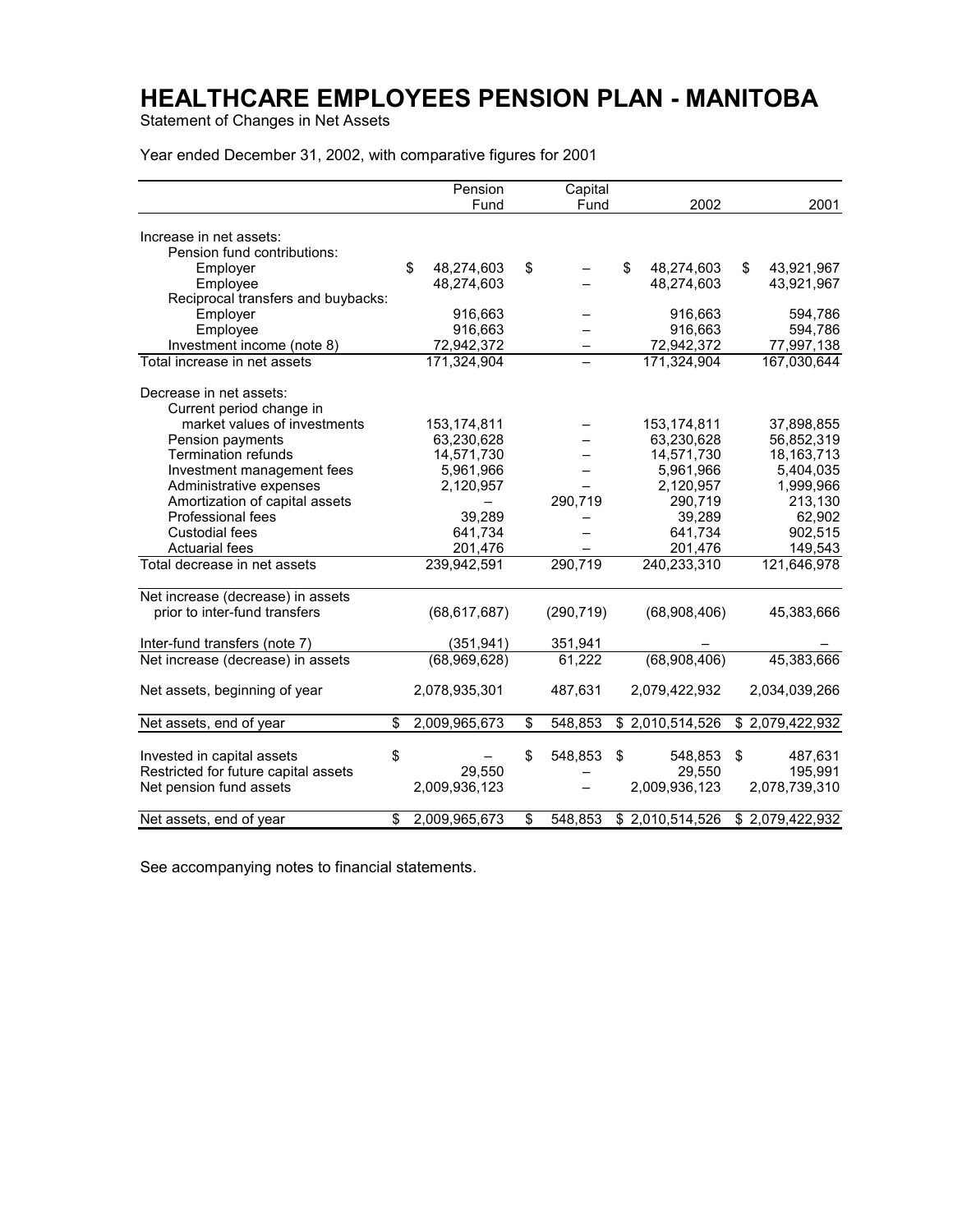Notes to Financial Statements

Year ended December 31, 2002

#### **1. General:**

The Plan is governed by a Board of Trustees appointed by signatory employers and unions. The Trustees have applied to Canada Customs and Revenue Agency ("CCRA") for registration and approval and the Manitoba Pension Commission has registered the Plan as a Multi-unit Pension Plan.

Effective January 1, 2002, the Plan received approval from the CCRA for designation as a Specified Multi-Employer Plan. The changes associated with this status were implemented effective January 1, 2002.

#### **2. Description of the Plan:**

The following description of the Plan is a summary only. For more complete information reference should be made to the Plan Text.

(a) General:

The Plan is a multi-employer defined benefit pension plan for all employees of participating healthcare facilities in the Province of Manitoba.

(b) Funding policy:

Employers and employees contribute equally to fund the benefits under the Plan.

Effective April 1, 1998 employers and employees are required to contribute to the Plan 5% of the members' earnings up to the legislated Year's Maximum Pensionable Earnings ("YMPE") plus 6.6% of the members' earnings in excess of the YMPE.

(c) Normal retirement pension benefits:

Normal retirement pension benefits commence the first month coincident with or immediately following the attainment of age 65. The annual earned pension payable to a member on normal or postponed retirement is based on years of service and contributory earnings.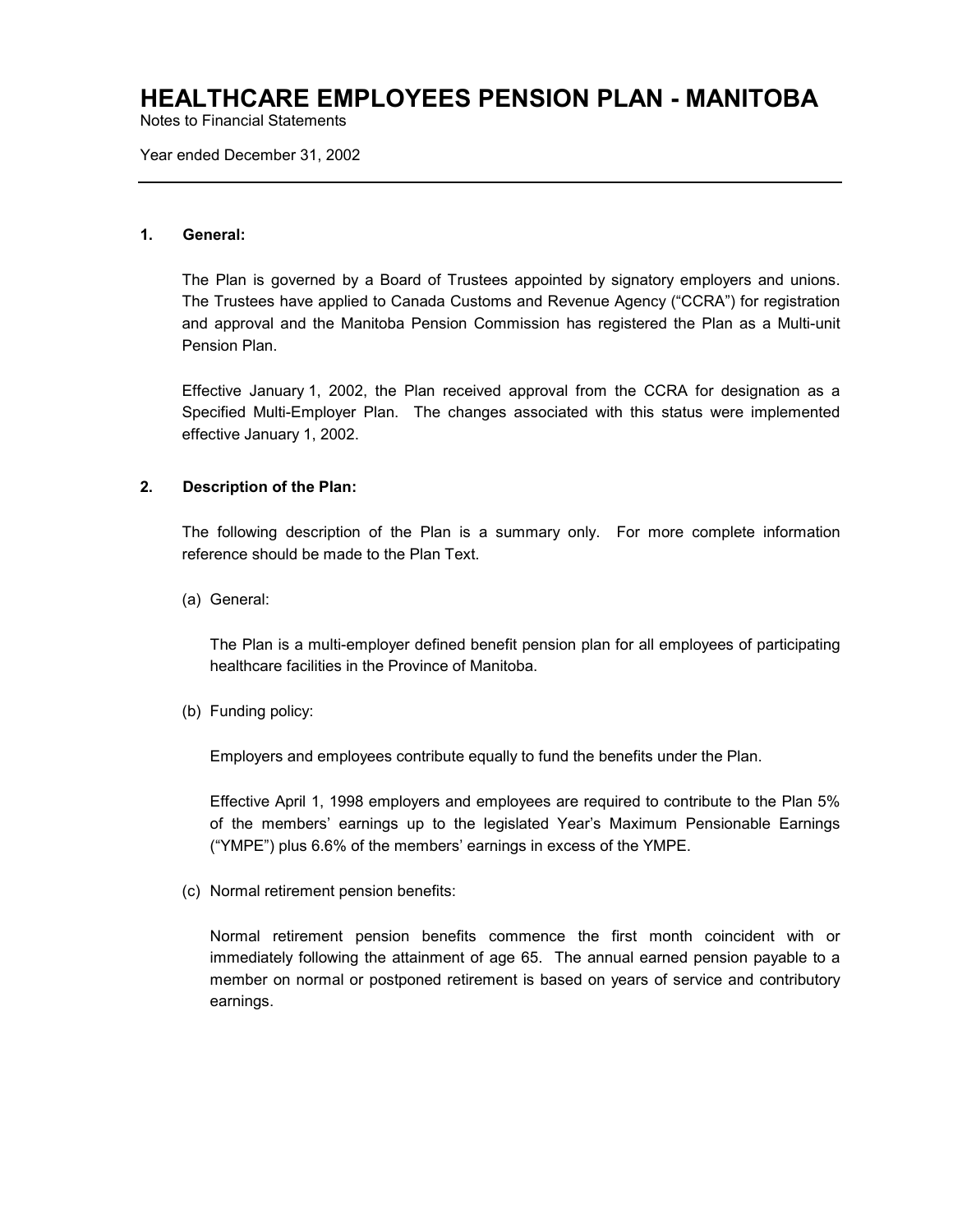Notes to Financial Statements (continued)

Year ended December 31, 2002

#### **2. Description of the plan (continued):**

(d) Early retirement pension benefits:

A member may elect to retire early provided that:

- the member has completed at least two years of service and attained age 55; or
- the total of the member's age plus years of service total at least 80.

If at the member's early retirement date:

- the member has attained age 60 and two years of service; or
- the member's age plus years of service total at least 80,

then the member shall receive normal pension benefits.

If at the member's early retirement date the member's age is between 55 and 60 and the member has not achieved the total of 80 based on age and years of service, pension benefits will be reduced in accordance with the Plan Text.

(e) Postponed retirement benefits:

Retirement benefits cannot be postponed beyond the end of the year in which a member turns 69 years of age.

(f) Death benefits:

Prior to retirement, upon the death of a member who has completed two years of service, the beneficiary is eligible to receive a death benefit.

If less than two years of service has been completed, then the beneficiary is eligible to receive the related contributions plus interest.

(g) Benefits on termination:

In the event of termination after two years of service, the members are entitled to a return of their contributions plus the value of their earned pension.

If less than two years service has been completed then members shall receive their contributions plus credited interest.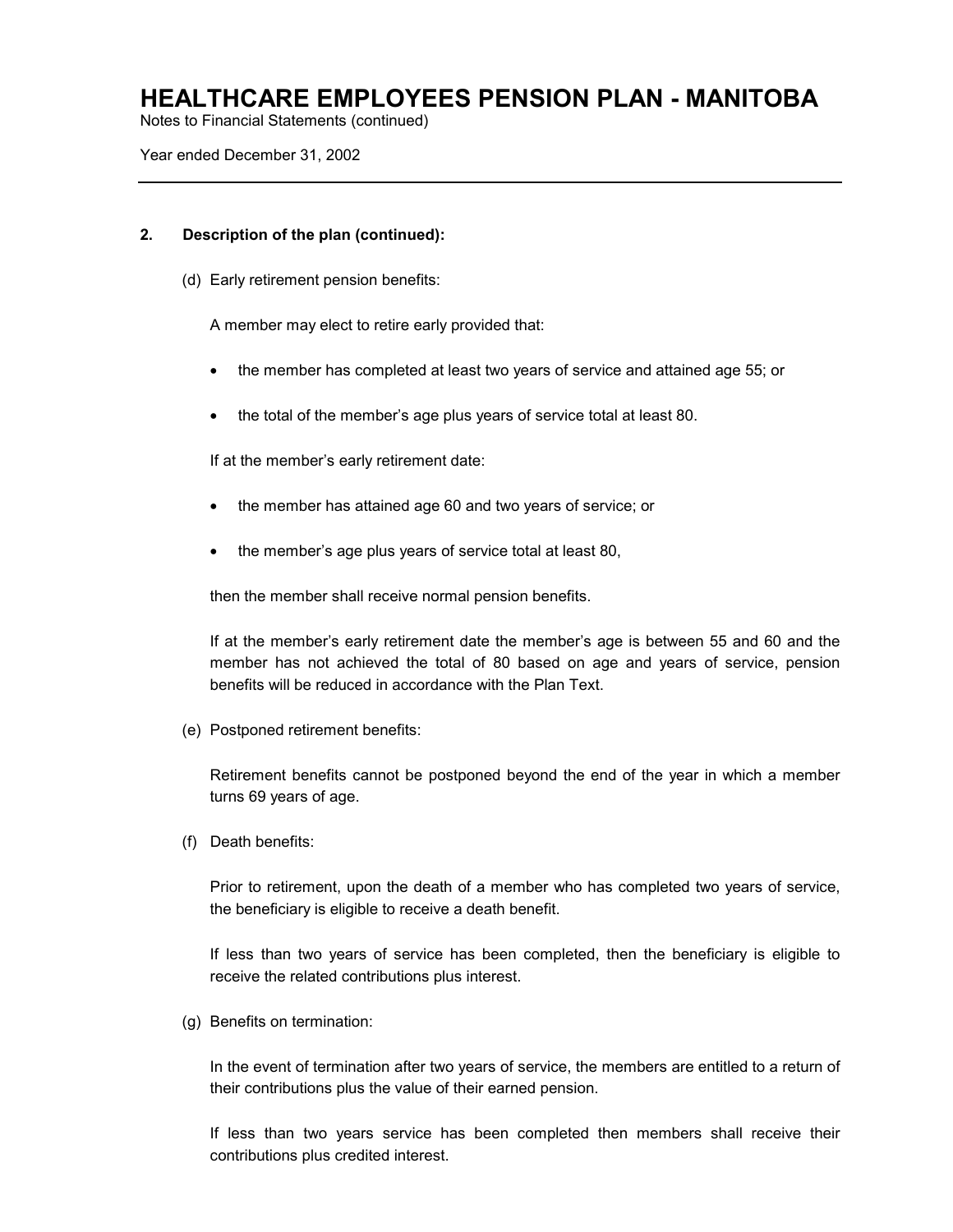Notes to Financial Statements (continued)

Year ended December 31, 2002

#### **2. Description of the plan (continued):**

(h) Income taxes:

The Plan is a Pension Trust as defined in the *Income Tax Act* and is not subject to income taxes.

#### **3. Related party:**

The Healthcare Employees Benefits Plan - Manitoba ("HEBP"), a jointly trusteed benefits plan for healthcare employees, is administrated by the Pension Plan's senior management and its Board is comprised of certain common trustees between the two plans. Certain costs are allocated to HEBP based on factors such as square footage, number of employees, time, usage, etc.

#### **4. Significant accounting policies:**

(a) Basis of presentation:

These financial statements are prepared on a going concern basis and present the aggregate financial position of the Plan as a separate financial reporting entity, independent of the participating employers and members. Only the net assets and obligations to members eligible to participate in the Plan have been included in these financial statements. These financial statements do not portray the funding requirements of the Plan or the benefit security of the individual plan members.

(b) Fund accounting:

Assets, liabilities, revenues and expenses related to the Plan's capital assets are recorded in the Capital Fund. All other assets, liabilities, revenues and expenses are reported in the Pension Fund.

(c) Investments:

Investments are stated at market value as follows:

(i) Short-term investments:

Short-term investments are valued at cost plus accrued interest, which approximates market value, with maturities up to one year.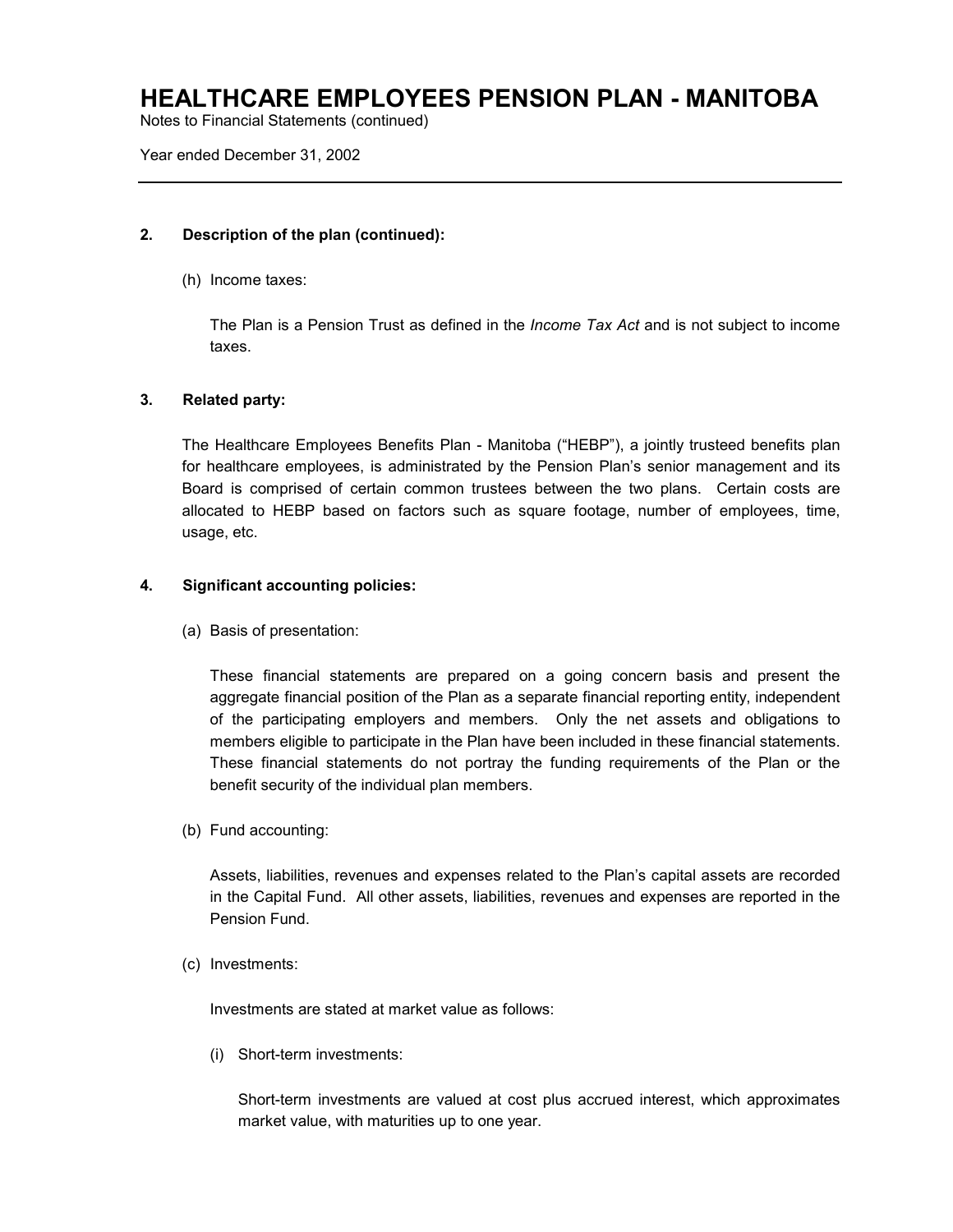Notes to Financial Statements (continued)

Year ended December 31, 2002

#### **4. Significant accounting policies (continued):**

(ii) Bonds and bond pooled funds:

Bonds are valued using published market quotations or by a yield-to-maturity calculation where published rates are not available.

Bond pooled fund units are valued by the respective fund trustee.

(iii) Mortgage pooled funds:

Mortgage pooled funds are recorded at market values established by the fund sponsor.

(iv) Equities:

All listed equities traded on recognized exchanges are priced based on the latest price reported by the exchange. If a closing trade price is unavailable, a latest bid price is reflected. If no bid price is available, the most recent trade price is used.

(v) Real estate pooled funds:

Real estate pooled funds are valued by the fund sponsor. Real estate properties are appraised annually by qualified external real estate appraisers.

(d) Invested in capital assets:

Capital assets are recorded at cost less accumulated amortization. Repairs and maintenance costs are charged to expense. Betterments which extend the estimated useful life of an asset are capitalized. When a capital asset no longer contributes to the Plan's ability to provide services, its carrying amount is written-down to its residual value. Capital assets, which include computer software, computer hardware, and office equipment, are amortized on a straight-line basis over three years. Amortization expense is reported in the Capital Fund.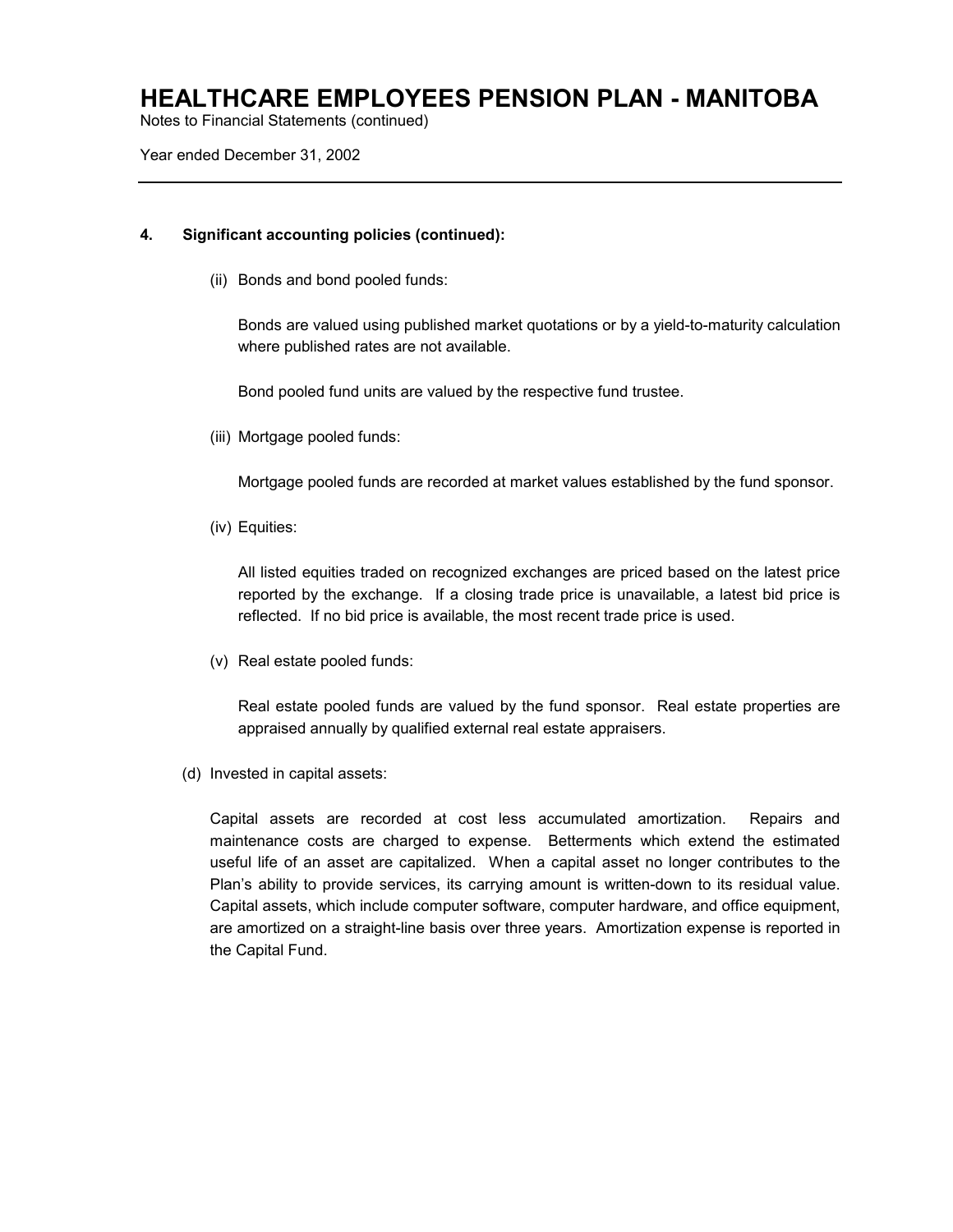Notes to Financial Statements (continued)

Year ended December 31, 2002

#### **4. Significant accounting policies (continued):**

(e) Foreign currency transactions and balances:

Assets and liabilities denominated in foreign currency are translated into Canadian dollars at the exchange rate prevailing at the financial statement date. Revenues and expenses denominated in foreign currencies are translated at the exchange rate prevailing at the transaction date.

(f) Income recognition:

Investment income has been accrued as reported by the issuer of the pooled funds. Dividend income from publicly traded securities is recorded as of the ex-dividend date. Interest income has been accrued as earned.

(g) Unrealized gains (losses):

The net unrealized gains (losses) for the year are reflected in the statement of changes in net assets.

(h) Use of estimates:

The preparation of financial statements in accordance with generally accepted accounting principles requires management to make estimates and assumptions that affect the reported amounts of certain assets and liabilities at the date of the financial statements and the reported amounts of changes in net assets during the year. Actual results could differ from those estimates.

#### **5. Contributions and other receivables:**

|                                                                                                 |   | 2002                              | 2001                                    |
|-------------------------------------------------------------------------------------------------|---|-----------------------------------|-----------------------------------------|
| Contributions receivable - employer<br>Contributions receivable - employee<br>Other receivables | S | 2,096,924<br>2,096,924<br>347.723 | \$<br>2,364,946<br>2,364,946<br>784.382 |
|                                                                                                 | S | 4,541,571                         | 5,514,274                               |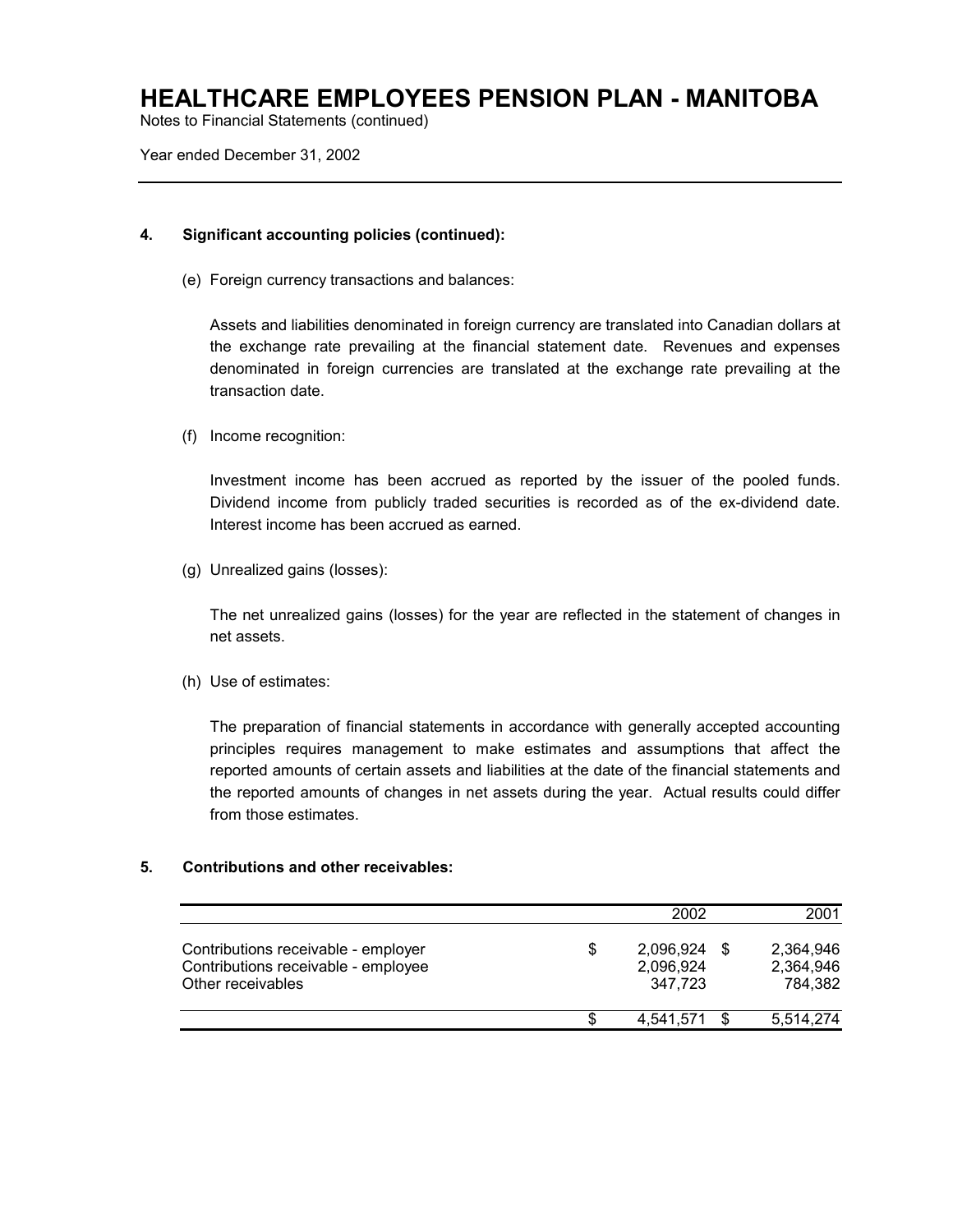Notes to Financial Statements (continued)

Year ended December 31, 2002

#### **6. Investments:**

|                          | 2002                |     | 2001          |
|--------------------------|---------------------|-----|---------------|
| Short-term investments   | \$<br>33,932,492    | \$. | 26,674,446    |
| <b>Bonds</b>             | 348,542,843         |     | 351,216,614   |
| Bond pooled funds        | 293,129,086         |     | 343,718,430   |
| Mortgage pooled funds    | 168,586,352         |     | 95,048,680    |
| Canadian equities        | 618.513.287         |     | 757.876.044   |
| U.S. equities            | 218,508,805         |     | 208,783,794   |
| Global equities          | 244,440,452         |     | 221,440,778   |
| Real estate pooled funds | 52,367,820          |     | 51,823,602    |
|                          | \$<br>1,978,021,137 | \$. | 2,056,582,388 |

#### **7. Invested in capital assets:**

|                                            |           |                             |    | 2002              |    | 2001              |
|--------------------------------------------|-----------|-----------------------------|----|-------------------|----|-------------------|
|                                            | Cost      | Accumulated<br>amortization |    | Net book<br>value |    | Net book<br>value |
| Computer software<br>Computer hardware and | 1,580,730 | 1,237,677<br>S              | S  | 343.053           | \$ | 362.317           |
| office equipment                           | 1,184,706 | 978,906                     |    | 205,800           |    | 125,314           |
|                                            | 2,765,436 | 2,216,583                   | \$ | 548,853           | S  | 487,631           |

In fiscal 2002, \$351,941 (2001 - \$449,574) was transferred from the Pension Fund to the Capital Fund for the acquisition of capital assets. A restricted fund of \$29,550 (2001 - \$195,991) has been set up in the Pension Fund for the acquisition of future capital assets.

#### **8. Investment income:**

|                                             | 2002                     | 2001                     |
|---------------------------------------------|--------------------------|--------------------------|
| Short-term investments                      | S<br>824,492             | 1,607,646<br>S           |
| <b>Bonds</b><br>Bond pooled funds           | 22,192,215<br>19,168,402 | 22,462,730<br>23,835,653 |
| Mortgage pooled funds                       | 8,740,629                | 6,202,412                |
| Canadian equities                           | 15,185,962               | 17,527,716               |
| U.S. equities                               | 2,137,888                | 2,400,804                |
| Global equities<br>Real estate pooled funds | 4,446,076<br>108,109     | 3,358,090<br>449,504     |
| Security lending income                     | 138,599                  | 152,583                  |
|                                             | 72,942,372               | 77,997,138<br>SS.        |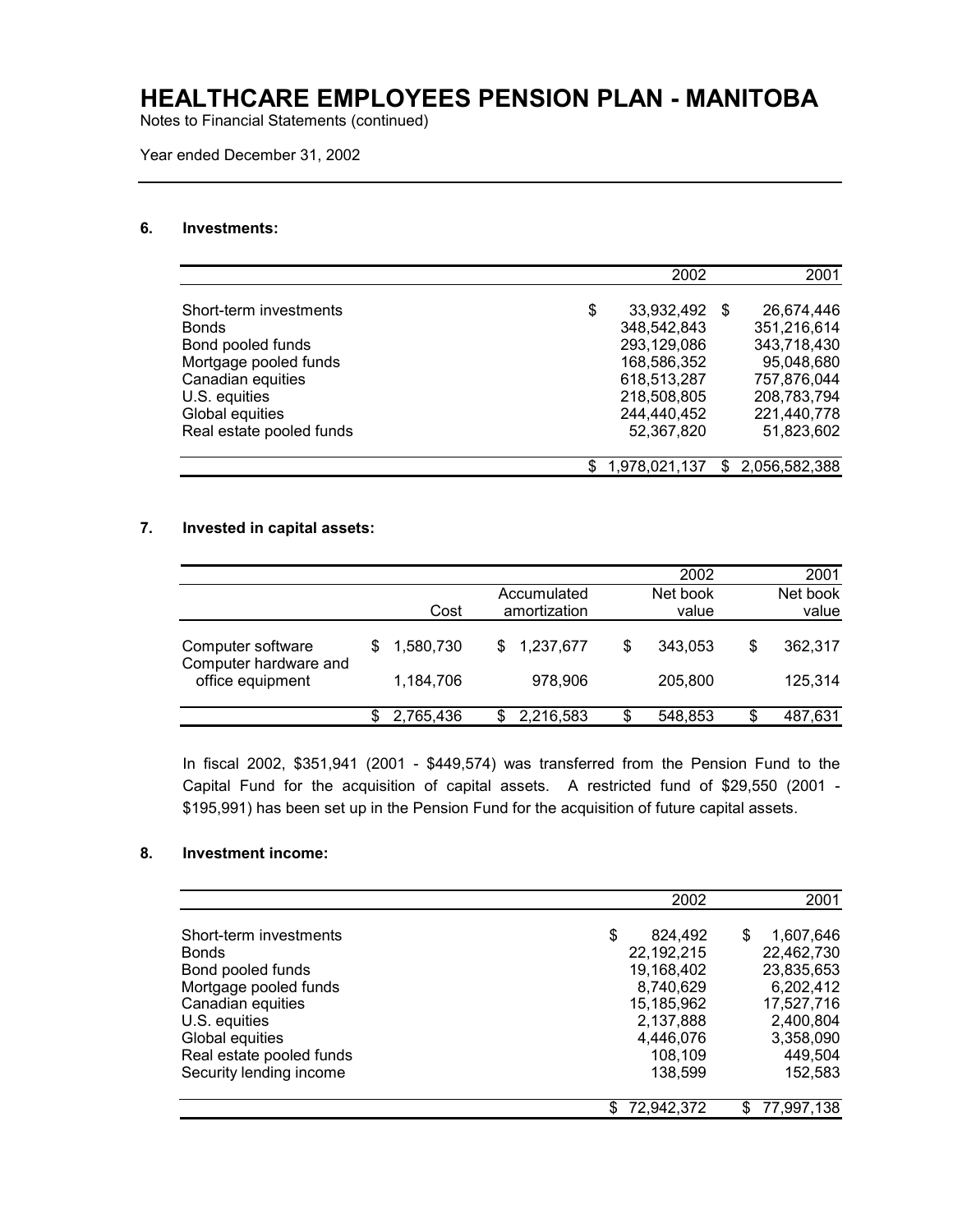Notes to Financial Statements (continued)

Year ended December 31, 2002

#### **9. Interest rate and foreign currency risk:**

(a) Bonds - interest rate risk:

|                      |                    | 2002        |                    | 2001        |
|----------------------|--------------------|-------------|--------------------|-------------|
|                      | Carrying           | Average     | Carrying           | Average     |
|                      | value              | coupon rate | value              | coupon rate |
|                      |                    |             |                    |             |
| Federal              | 137,619,467<br>S   | 6.717%      | 117,524,485<br>\$. | 7.181%      |
| Provincial/Municipal | 98,854,195         | 6.229%      | 93,974,650         | 6.605%      |
| Corporate            | 106,616,616        | 6.361%      | 120,762,515        | 6.443%      |
| Global               | 5.452.565          | 2.750%      | 18,954,964         | 6.094%      |
|                      | 348,542,843<br>\$. |             | 351,216,614<br>\$. |             |

#### (b) Bonds - maturity profile:

|                                                             | 2002                            |   | 2001                                     |
|-------------------------------------------------------------|---------------------------------|---|------------------------------------------|
| Less than one year<br>Two to five years<br>After five years | 8<br>127,520,331<br>221,022,512 | S | 15,680,528<br>137,882,422<br>197,653,664 |
| Total carrying value                                        | \$ 348.542.843                  |   | \$ 351,216,614                           |

(c) Foreign currency risk:

Foreign currency exposure arises from the Plan holding investments denominated in currencies other than the Canadian dollar. Fluctuations in the relative value of the Canadian dollar against these foreign currencies can result in a positive or a negative effect on the fair value of investments.

#### **10. Role of the actuary and auditor:**

The actuary has been appointed pursuant to the Plan Text and the Trust Agreement. With respect to preparation of financial statements, the actuary is required to carry out a valuation of the Plan's assets and liabilities, which consists of a provision for future obligations of the Plan to the members. The valuation is made in accordance with accepted actuarial practice as well as any other matter specified in any direction that may be made by regulatory authorities, and reported thereon to the members. In performing the valuation of the liabilities, which are by their nature inherently variable, assumptions are made as to the investment rate of return, inflation rates and salary increments in the future, taking into consideration the circumstances of the healthcare employees and the nature of the liabilities. The actuary, in his verification of the management information provided by the Plan used in the valuation, also makes use of the work of the external auditors. The actuary's report outlines the scope of his work and opinion.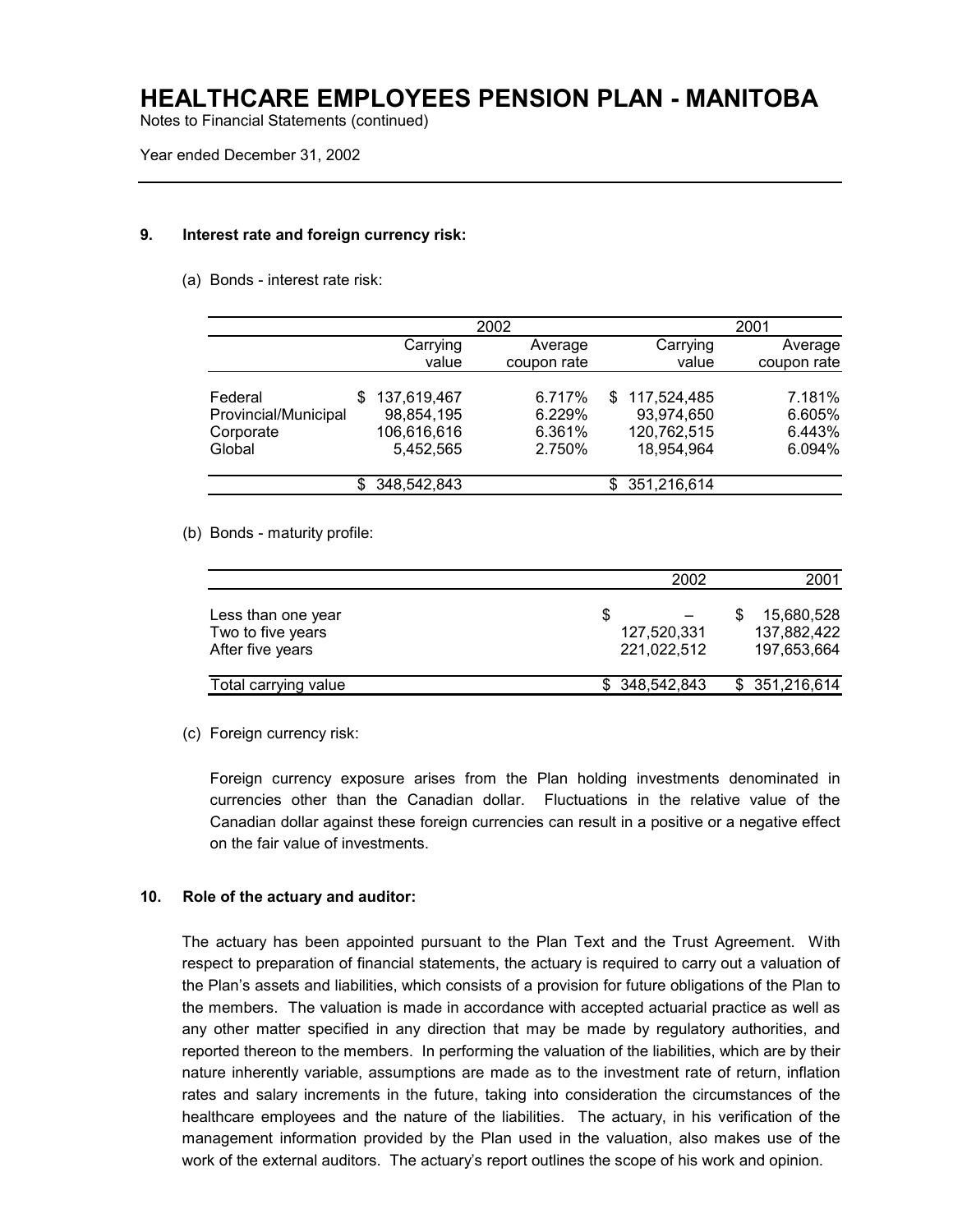Notes to Financial Statements (continued)

Year ended December 31, 2002

#### **10. Role of the actuary and auditor (continued):**

The external auditors have been appointed by the Board of Trustees to conduct an independent and objective audit of the financial statements of the Plan in accordance with generally accepted auditing standards and report thereon to the members. In carrying out their audit, the auditors also make use of the work of the actuary and his report on the Plan's liabilities. The auditors' report outlines the scope of their audit and their opinion.

#### **11. Obligations for pension benefits:**

As at December 31, 2002, the date of the most recent actuarial valuation, the actuarial present value of the accrued pension benefits was \$2,143,506,000 (January 1, 2002 - \$2,028,539,000) and the actuarial value of the plan assets was \$2,210,930,000 (January 1, 2002 - \$2,115,124,000). The unit credit actuarial cost method was used by Towers Perrin, the actuary, to determine the actuarial liability and the required current service contributions.

The assumptions used in determining the actuarial present value of accrued pension benefits are management's best estimate and were developed by reference to expected long-term market conditions. Two significant long-term actuarial assumptions used in the valuation were:

- (a) the salary escalation rate was assumed to be 6.5% for the current year, 6.1% for 2004, 5.0% for 2005 and 4.0% thereafter (2002 - 9% for current year and 4% thereafter) plus merit and promotion; and
- (b) the asset rate of return was assumed to be 6.5% (2002 6.5%) over the long-term.

Since there is no intention of extinguishing the pension obligations in the near term, the obligations are calculated by using the going concern actuarial basis. As underlying conditions change over time, management's best estimate assumptions may also change, which could cause a material change in the actuarial value of accrued pension benefits.

Actuarial value of net assets has been determined using the five year moving average market method. Under this method all experience gains and losses are averaged over a five year period.